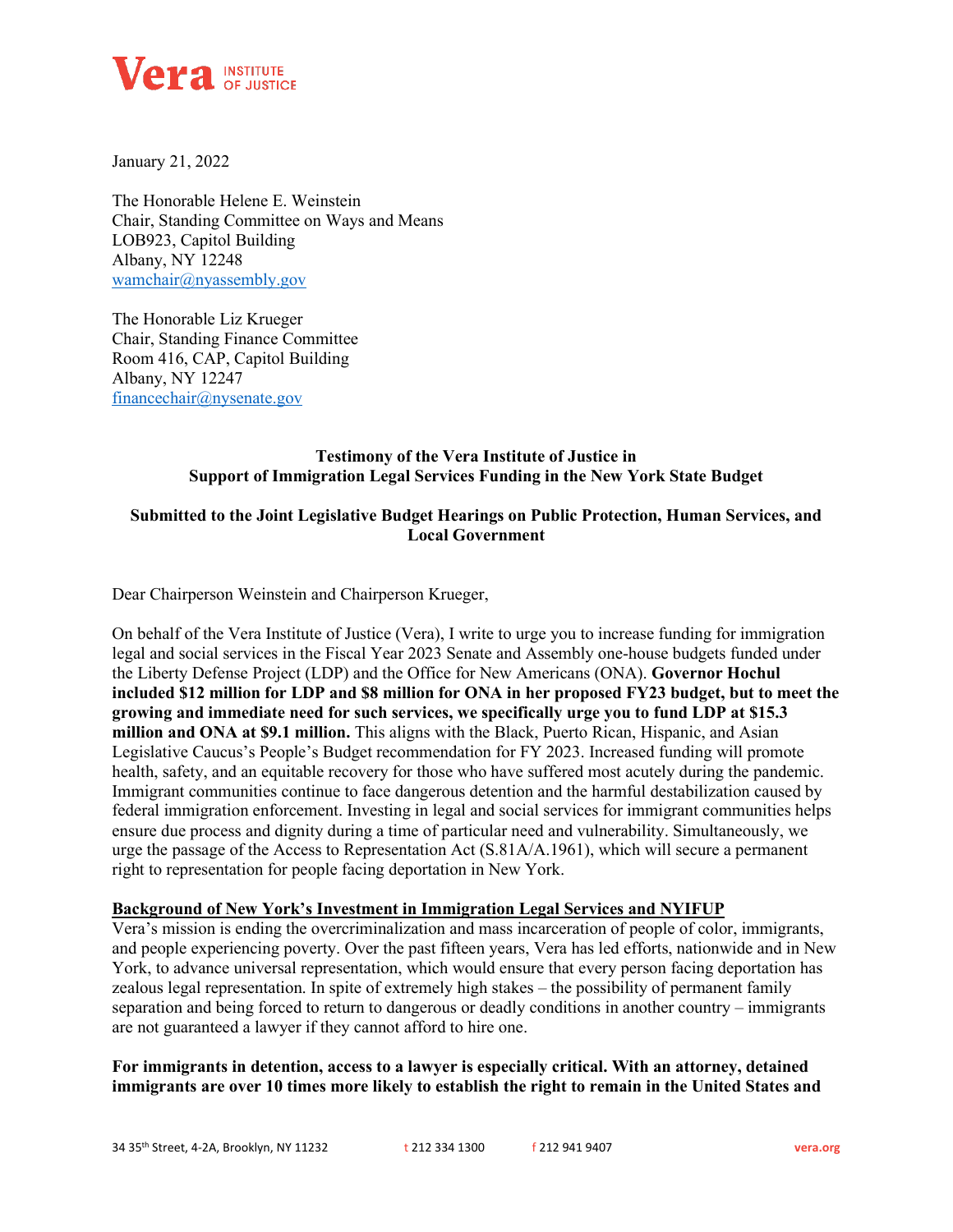**3.5 times more likely to be released from detention.[1](#page-1-0)** With New York's investment in the Liberty Defense Project, the New York Immigrant Family Unity Project (NYIFUP) was expanded across the state, establishing the country's first statewide universal representation system for detained immigrants facing deportation. [2](#page-1-1) The City of New York contributes a healthy \$16.6 million annual investment to NYIFUP, while New York State currently contributes \$5.1 million of LDP funds. [3](#page-1-2) With the requested increase to \$15.3 million in funding the LDP, state funding for NYIFUP could increase to \$6.5 million. In addition to NYIFUP, the rest of the programs under LDP and ONA ensure critical legal and social services for immigrants at risk of deportation. Nevertheless, thousands continue to fight for their lives in New York immigration courts without access to counsel, and many are unable to appeal to a federal court or access the support of a social worker because of limited state funding.

## **Immigration Enforcement and Detention Continue to Destabilize NY Families and Communities**

The Biden Administration promised change, but immigrants are still at grave risk of enforcement and detention. We are currently observing the largest COVID-19 outbreak in immigration detention in the history of the pandemic. As of January 19, 2021, there were 2,224 confirmed cases, surpassing the previous maximum confirmed cases reported in detention in May 2021. And the latest spike is drastic: just one month ago, ICE reported 220 confirmed cases in detention.<sup>[4](#page-1-3)</sup>

**Despite the growing harm of the pandemic, ICE has continued to target communities with enforcement and policies that criminalize and harm immigrant families.** Last year in New York City, ICE opened an expanding, new dedicated immigration court docket, subjecting nearly 13,000 new families as of December 2021 to rapidly paced deportation proceedings without lawyers. [5](#page-1-4) Across New York State, there have been more than 1,500 immigration raids since 2015, and more than 140 since March 2020 alone.<sup>[6](#page-1-5)</sup> Moreover, the harm of several years of anti-immigrant policies remains deeply entrenched in our system. The Trump administration alone enacted more than 400 anti-immigrant executive actions, negatively targeting immigrants and limiting due process.<sup>[7](#page-1-6)</sup>

New York must step up to meet these grave challenges for New York residents and families. **With additional funding, New York can make progress towards a new vision of justice for immigrant** 

<span id="page-1-0"></span><sup>1</sup> Ingrid V. Eagly and Steven Shafer, "A National Study of Access to Counsel in Immigration Court," *University of Pennsylvania Law Review* 164, no. 1 (2015)[, https://perma.cc/7J65-CZCM.](https://perma.cc/7J65-CZCM)

<span id="page-1-1"></span><sup>&</sup>lt;sup>2</sup> The NYIFUP pilot began in New York City in 2013 as a response to a study organized by Judge Robert Katzmann of the U.S. Court of Appeals for the Second Circuit. Judge Katzmann's Study Group on Immigrant Representation found that two-thirds of detained immigrants in New York State were unrepresented, and that unrepresented detained immigrants had only a three percent chance of succeeding in their removal proceedings. Peter Markowitz et. Al,, "Accessing Justice: The Availability and Adequacy of Counsel in Removal Proceedings – New York Immigrant Representation Study Report: Part 1," *Cardozo Law Review* 33, no. 2 (2011), available at [https://justicecorps.org/app/uploads/2020/06/New-York-Immigrant-Representation-Study-I-NYIRS-Steering-](https://justicecorps.org/app/uploads/2020/06/New-York-Immigrant-Representation-Study-I-NYIRS-Steering-Committee-1.pdf)[Committee-1.pdf.](https://justicecorps.org/app/uploads/2020/06/New-York-Immigrant-Representation-Study-I-NYIRS-Steering-Committee-1.pdf)

<span id="page-1-2"></span><sup>&</sup>lt;sup>3</sup> The New York City Council's Fiscal Year 2022 Adopted Expense Budget Adjustment Summary / Schedule C, Jun. 30, 2021, [https://council.nyc.gov/budget/wp-content/uploads/sites/54/2021/07/Fiscal-2022-Schedule-C-Merge-](https://council.nyc.gov/budget/wp-content/uploads/sites/54/2021/07/Fiscal-2022-Schedule-C-Merge-6.30.21.pdf)[6.30.21.pdf.](https://council.nyc.gov/budget/wp-content/uploads/sites/54/2021/07/Fiscal-2022-Schedule-C-Merge-6.30.21.pdf)

<span id="page-1-3"></span><sup>4</sup> Noelle Smart and Adam Garcia, *Tracking COVID-19 in Immigration Detention: A Dashboard of ICE Data,* Vera Institute of Justice, Nov. 18, 2020, accessed January 20, 2022, [https://www.vera.org/tracking-covid-19-in-](https://www.vera.org/tracking-covid-19-in-immigration-detention)

<span id="page-1-4"></span>[immigration-detention.](https://www.vera.org/tracking-covid-19-in-immigration-detention)<br><sup>5</sup> Trac Immigration, "Unrepresented Families Seeking Asylum on "Dedicated Docket" Ordered Deported by<br>Immigration Courts," Syracuse University, January 13, 2022, https://trac.syr.edu/immigration/rep

<span id="page-1-5"></span><sup>&</sup>lt;sup>6</sup> Immigrant Defense Project and Center for Constitutional Rights, *ICEwatch: Raids Tactics Map*, accessed January 20, 2022, [https://raidsmap.immdefense.org/.](https://raidsmap.immdefense.org/)

<span id="page-1-6"></span><sup>7</sup> Sarah Pierce and Jessica Bolter, *Dismantling and Reconstructing the U.S. Immigration System: A Catalog of Changes under the Trump Presidency*, Migration Policy Institute, July 2020, [https://www.migrationpolicy.org/sites/default/files/publications/MPI\\_US-Immigration-Trump-Presidency-Final.pdf.](https://www.migrationpolicy.org/sites/default/files/publications/MPI_US-Immigration-Trump-Presidency-Final.pdf)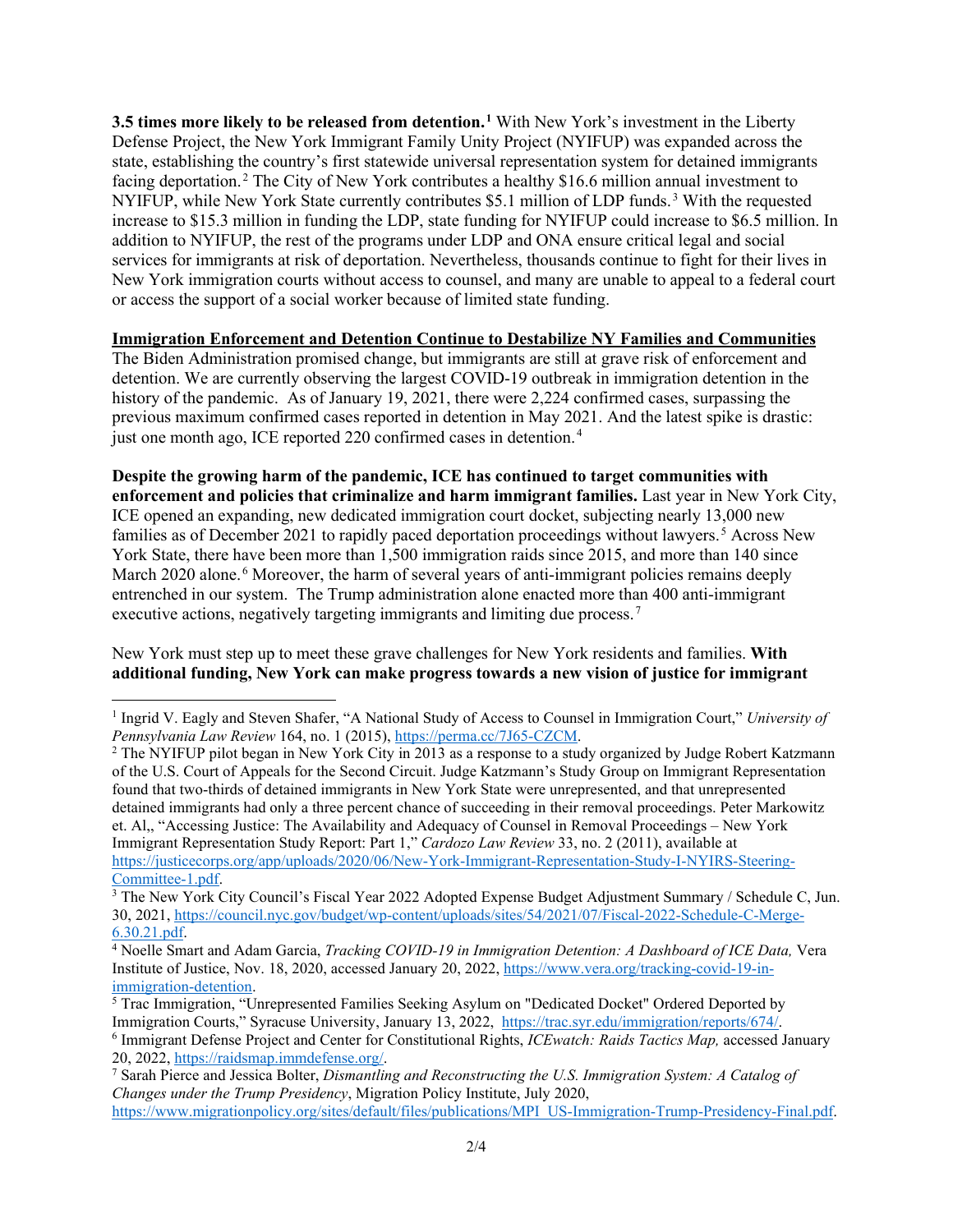**communities by strengthening immigration legal services programs**. Simultaneously, passage of the Access to Representation Act will ensure that no person in New York will face the terrifying prospect of deportation without a lawyer.

New Yorkers resoundingly agree that investment in immigration legal services is needed. A poll conducted by the Vera institute in partnership with Lucid found that **93% of New Yorkers support government funded lawyers for people in immigration court.** [8](#page-2-0)

#### **The Impact of NY's Investment in Immigration Legal Services**

New York's investment in immigration legal and social services through ONA and LDP has brought critical benefits to New York, and especially during the pandemic. One in three New York children have an immigrant parent, and more than one quarter of the State's workforce is foreign born.<sup>[9](#page-2-1)</sup> New York immigrants own more than 300,000 businesses and have an estimated \$118 billion in annual spending power. [10](#page-2-2) An evaluation of the NYIFUP pilot in New York City revealed that clients served through the program had lived an average of 16 years in the United States and were projected to contribute \$2.7 million in tax revenue each year.<sup>[11](#page-2-3)</sup> During the global pandemic, immigrants, who are disproportionately on the front lines as essential workers, have been responsible for life-saving work that has sustained our economy and safeguarded public health and safety.

Thousands of immigrants who are not in detention also face the terrible risk of being forced into immigration court to fight for their lives and to remain home in New York with their families and communities – all without access to counsel. **State-funded immigration legal teams like NYIFUP have stood with our immigrant neighbors, reuniting families, returning employees and business owners to the economy, and maintaining confidence among New York immigrants that their government stands with them in this difficult time.** They have vindicated violations of their clients' constitutional rights, secured release for those detained in violation of the law, and obtained federal court rulings to strengthen COVID-19 protocols in detention centers.

By ensuring equal access to due process for all, universal representation is also a critical component of state efforts to address systemic racial injustice. Black immigrants, who are more likely to be stopped, arrested, and incarcerated, are disproportionately funneled into the immigration enforcement system as a result of that contact with the criminal legal system. [12](#page-2-4) Universal representation programs reunite families and serve communities who are criminalized and unfairly targeted by over-policing and immigration enforcement.

## **New York as a National Model**

Public officials across the country have recognized the strength of investing in immigrant communities. **More than 50 jurisdictions nationwide, including seven other states, have followed New York's lead by funding and increasing investments in deportation defense in their own communities, including** 

<span id="page-2-0"></span><sup>8</sup> Vera Institute of Justice, "Public Support in New York State for Government-Funded

Attorneys in Immigration Court," March 2020, https://www.vera.org/downloads/publications/taking-the-pulse-newyork.pdf.

<span id="page-2-1"></span><sup>9</sup> Vera Institute of Justice, *Profile of the Foreign Born Population in the State of New York,* Vera Institute of Justice, 2020, https://storage.googleapis.com/vera-web-assets/audio/foreign-born-population-nys.pdf.  $10$  Ibid.

<span id="page-2-3"></span><span id="page-2-2"></span><sup>11</sup> Jennifer Stave, Peter Markowitz, Karen Berberich, Tammy Cho, Danny Dubbaneh, Laura Simich, Nina Siulc, and Noelle Smart, "Assessing the Impact of Legal Representation on Family and Community Unity" Vera Institute of Justice, 2017, [https://perma.cc/3BWE-KSFD.](https://perma.cc/3BWE-KSFD)

<span id="page-2-4"></span><sup>&</sup>lt;sup>12</sup> Jeremy Raff, "The 'Double Punishment' for Black Undocumented Immigrants," Atlantic, December 30, 2017, [https://perma.cc/R7UZMKF7.](https://perma.cc/R7UZMKF7)